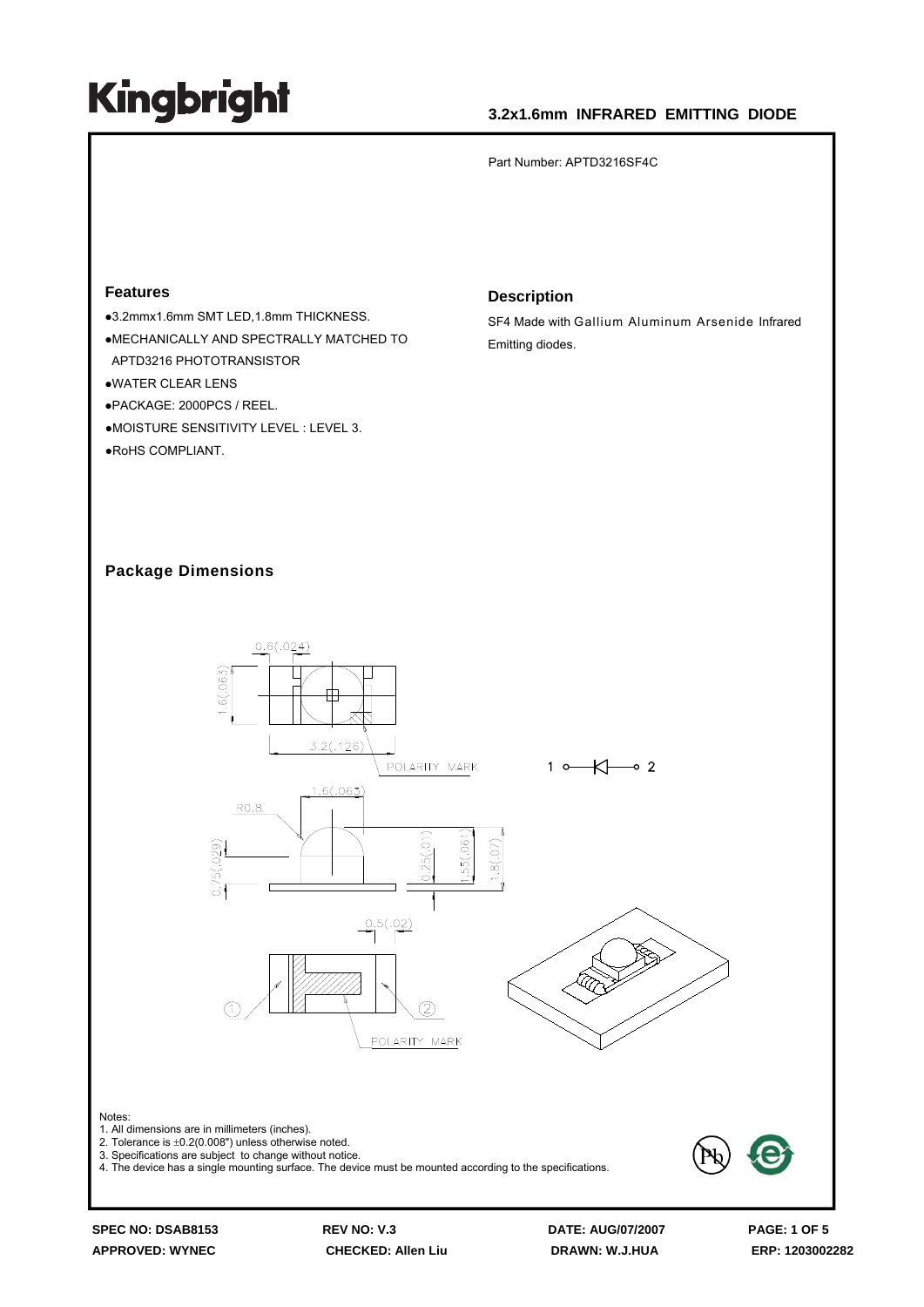#### **Selection Guide**

| Part No.     | <b>Dice</b>  | Lens Type          | Po( mW/sr) [2]<br>@ 20mA |      | <b>Viewing</b><br>Angle [1] |
|--------------|--------------|--------------------|--------------------------|------|-----------------------------|
|              |              |                    | Min.                     | Typ. | 201/2                       |
| APTD3216SF4C | SF4 (GaAlAs) | <b>WATER CLEAR</b> | 1.6                      | 3.2  | $50^\circ$                  |

Notes:

1. θ1/2 is the angle from optical centerline where the luminous intensity is 1/2 the optical centerline value.

2. Radiant Intensity/ luminous flux: +/-15%.

## **Electrical / Optical Characteristics at TA=25°C**

| <b>Parameter</b>         | P/N             | Symbol    | Typ.                     | Max.                     | <b>Units</b> | <b>Test Conditions</b> |
|--------------------------|-----------------|-----------|--------------------------|--------------------------|--------------|------------------------|
| Forward Voltage [1]      | SF <sub>4</sub> | VF        | 1.3                      | 1.6                      | $\vee$       | $IF=20mA$              |
| <b>Reverse Current</b>   | SF <sub>4</sub> | <b>IR</b> | $\overline{\phantom{a}}$ | 10                       | uA           | $V_R = 5V$             |
| Capacitance              | SF <sub>4</sub> | C         | 90                       | $\overline{\phantom{a}}$ | pF           | VF=0V;f=1MHz           |
| Peak Spectral Wavelength | SF <sub>4</sub> | λP        | 880                      |                          | nm           | $IF=20mA$              |
| Spectral Bandwidth       | SF <sub>4</sub> | Δλ1/2     | 50                       | $\overline{\phantom{a}}$ | nm           | $IF=20mA$              |

Note:

1. Forward Voltage: +/-0.1V.

### **Absolute Maximum Ratings at TA=25°C**

| <b>Parameter</b>          | Symbol         | SF <sub>4</sub> | <b>Units</b> |
|---------------------------|----------------|-----------------|--------------|
| Power Dissipation         | P <sub>T</sub> | 80              | mW           |
| <b>DC Forward Current</b> | IF             | 50              | mA           |
| Peak Forward Current [1]  | <b>iFS</b>     | 1.2             | A            |
| Reverse Voltage           | <b>VR</b>      | 5               |              |
| Operating Temperature     | TA             | $-40$ To $+85$  | °C           |
| Storage Temperature       | <b>T</b> stg   | $-40$ To $+85$  | °C           |

Note:

1. 1/100 Duty Cycle, 10μs Pulse Width.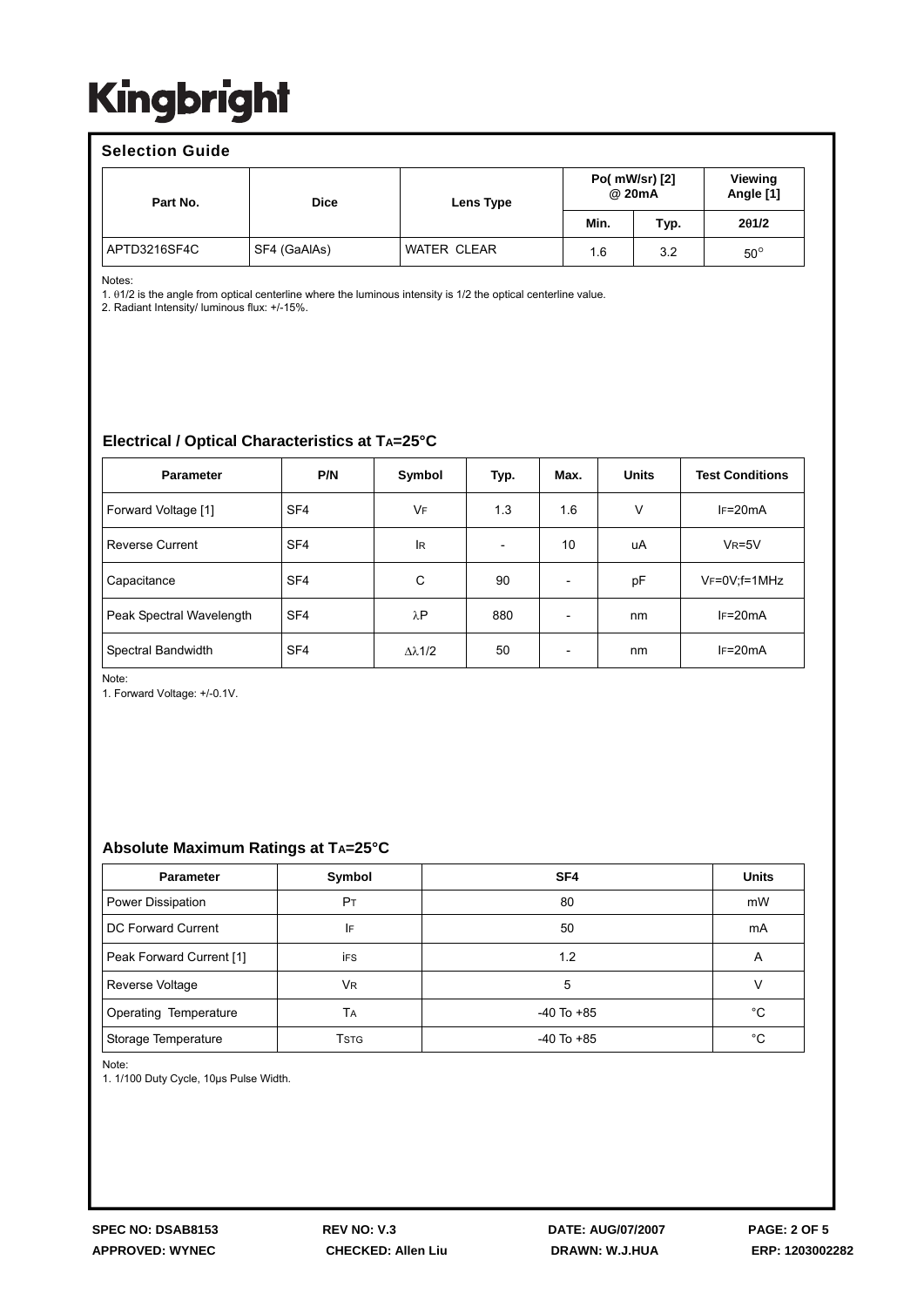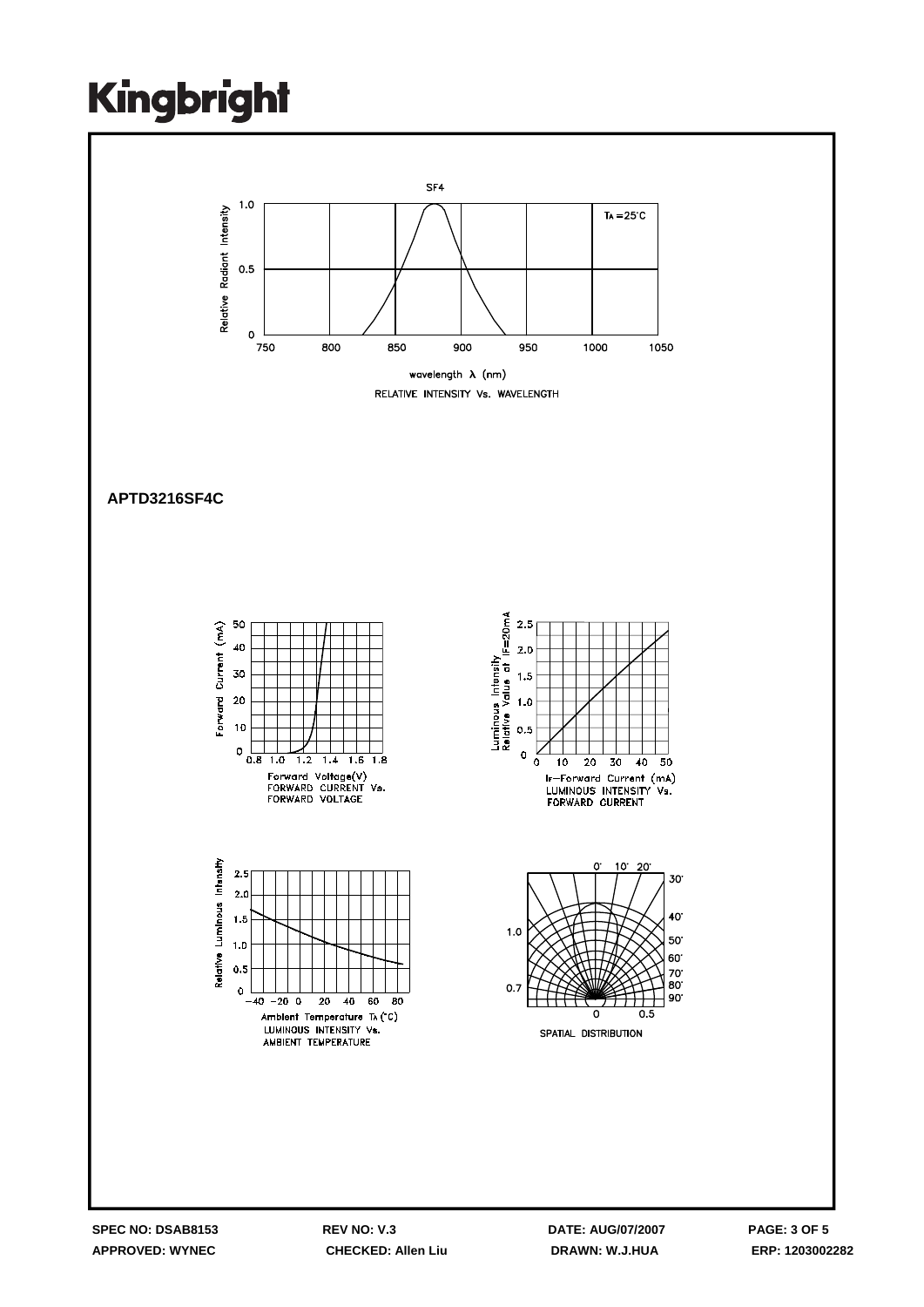